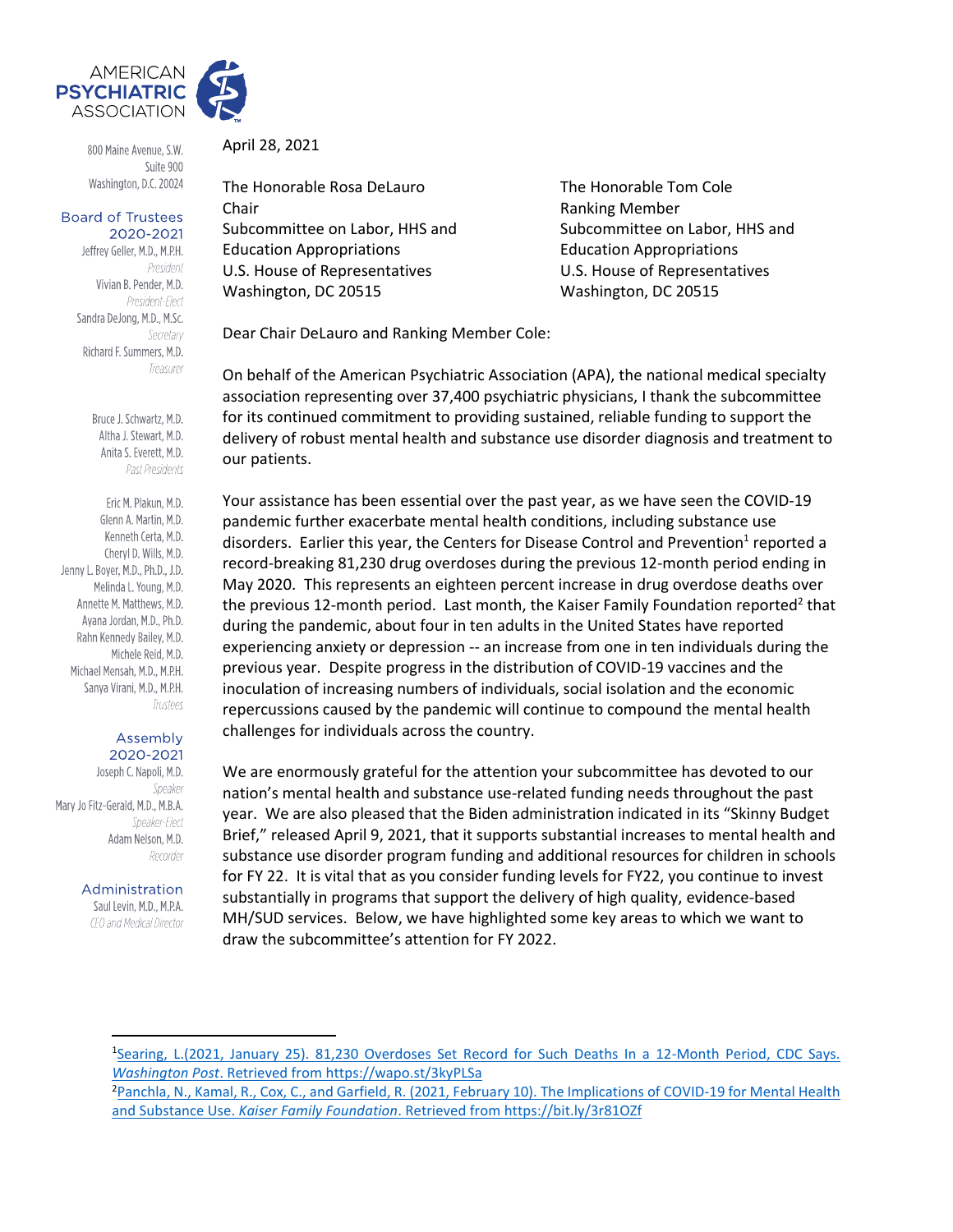### **Substance Abuse and Mental health Services Administration**

APA urges the Committees to increase FY 2022 funding for the Substance Abuse and Mental Health Services Administration (SAMHSA) to implement and sustain evidence-based programs that provide delivery and financing of prevention, treatment and recovery services. Several key programs that warrant additional funding and attention from the committee this year are:

- APA supports the Biden Administration proposal to more than double funding for the **Community Mental Health Services Block Grant (CMHSBG) to \$1.6 billion,** to enable states to implement evidence-based mental health promotion, prevention and treatment practices for early intervention with individuals with serious mental illness and children with serious emotional disturbances. **We also request that you increase the set-aside you enacted last year for evidence-based crisis services to 10%. This would amount to a set-aside of \$160 million based on the administration's proposed total funding amount for the CMHSBG.** These services for patients in crisis have proven effective in reducing costly emergency department boarding, freeing law enforcement officers from managing MH/SUD patients in crisis and diverting patients with severe mental disorders away from the criminal justice system and into appropriate treatment and care. As the new 988 hotline number is implemented in calendar year 2022, resources for these crisis response services will be vitally needed.
- The **Promoting Integration of Primary and Behavioral Health Care (PIPBHC)** program promotes full integration and collaboration of behavioral and primary healthcare in clinical settings to provide essential primary care services to adults with serious mental illness. Because of this program, more than 100,000 individuals living with a serious mental health and addiction disorder have been screened and treated for co-occurring physical health conditions and chronic diseases at grantee sites in 40 states. **APA urges the subcommittee to continue your longstanding, bipartisan support of these important programs by funding both the PIPBHC program and the PBHC Technical Assistance Center at FY 2021 level funding in FY 2022.**
- **APA urges the subcommittee to increase funding levels for Practice Improvement and Training Programs, which includes the SAMHSA Center for Mental Health Services Clinical Support System for Serious Mental Illness grant program, to \$9.8 million for FY 2022.** This program fosters innovative efforts to advance evidence-based treatment and recovery support programs for individuals living with serious mental illness (SMI). This important program is enabling APA, in partnership with 29 organizations and individuals, to support the implementation of evidence-based, person-centered pharmacological and psychosocial interventions for individuals with SMI.
- APA is grateful that the subcommittee has provided increases to the **Minority Fellowship Program** over the past few appropriations cycles. For almost 50 years, the Minority Fellowship Program has helped facilitate the entry of more racial and ethnic minority medical students and residents into mental health and/or substance use careers, has also helped increase the number of health care professionals trained to teach, administer, and provide culturally competent mental health and substance use disorder services within underserved, minority communities. **APA joins our colleagues in asking the subcommittee to increase funding for the SAMHSA Minority Fellowship Program to \$20.2 million in FY 2022.** This increase in funding will enable us to strengthen diversity in the mental health profession, help address current and projected behavioral health workforce shortages and promote needed training for providers to address health disparities.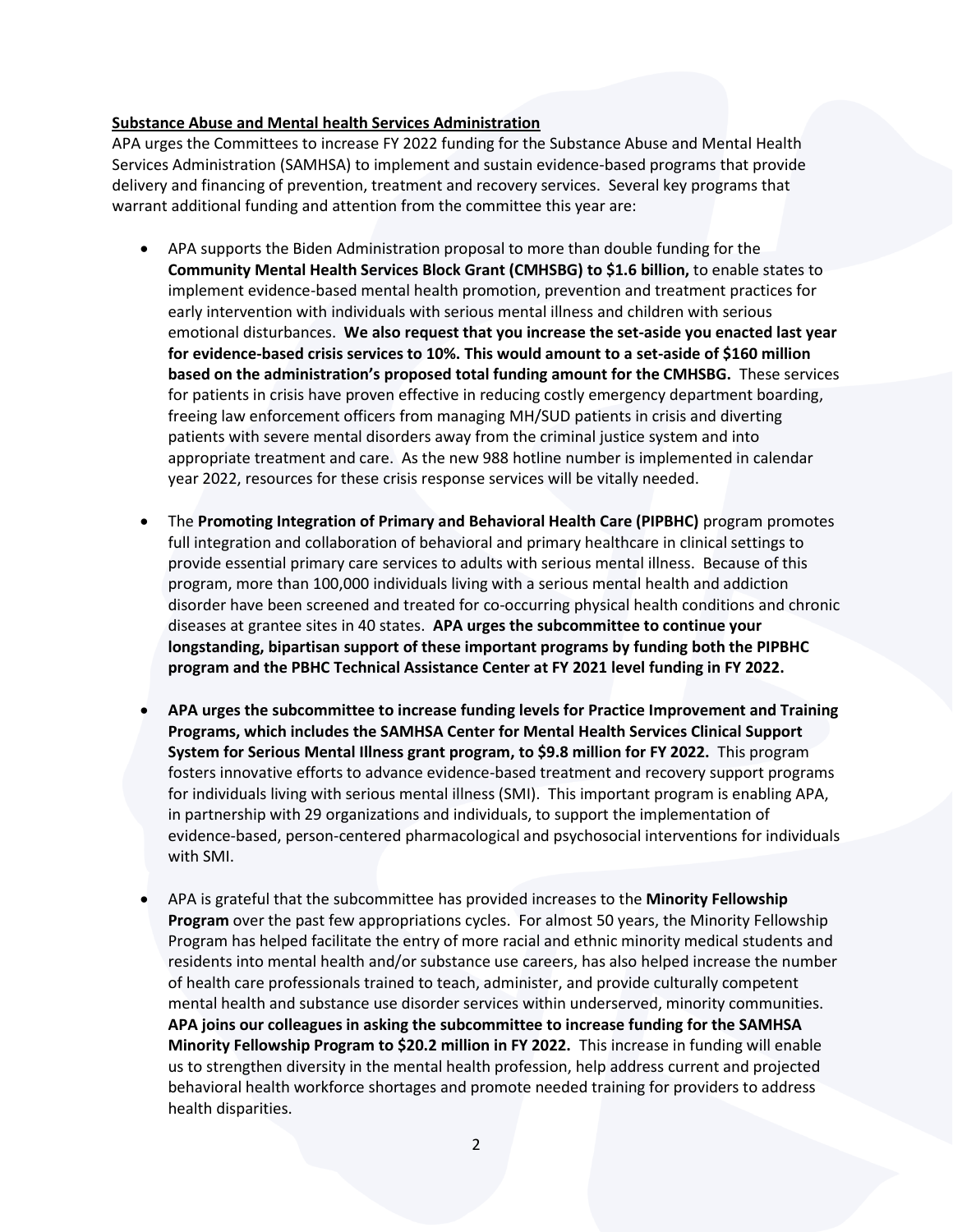- SAMHSA supports numerous programs that positively advance children's mental health and reinforce mental wellness and healthy development for children. Identifying early signs and providing timely support can improve a child's life, mitigate worsening symptoms, and minimize negative outcomes like bullying, absenteeism and depression. As such, **APA urges the subcommittee to continue your support for Children's Mental Health Services at least at FY 2021 funding levels (\$125 million) in FY 2022**.
- Recent data show that more than 2.1 million people in the United States suffer from an opioid use disorder. Psychiatrists support access to comprehensive, evidence-based care and are uniquely positioned to make an impact in the opioid crisis, in which substance use disorders and mental illness often intersect. **APA urges the subcommittee to provide a substantial increase in funding to help end the opioid epidemic and notes that the Biden Administration is proposing a \$3.9 billion increase over FY 2021** "to support research prevention, treatment, and recovery support services, with targeted investments to support populations with unique needs, including Native Americans, older Americans, and rural populations."
- In addition, current training of physicians in the recognition and treatment of substance use disorders (SUD) is inadequate to meet the needs of such a diverse and growing population of patients. Medical schools, physician training (residency) programs, and continuing education programs for physicians in practice provide limited training in the treatment of SUDs. The scope of training on SUDs is disproportionate to the population health need to address these problems, and many with SUDs go undiagnosed and untreated. In the past decade there have been marked advancements in the science of addiction, which includes an expanding range of evidence-based pharmacologic and behavioral treatments. Despite these advances and a growing knowledge base, the educational requirements in psychiatry and other medical residencies have not shifted, leaving many physicians ill-prepared to manage SUDs in practice. Deficits in knowledge and clinical skills among physicians-in-training and those in practice are compounded by negative attitudes and stigma toward individuals with SUDs. The lack of adequate curriculum, disproportionate exposure to end-stage addiction, and lack of faculty expertise all may contribute to negative attitudes. In addition, the lack of availability of competently trained faculty to provide clinical supervision is cited as a major barrier by residency program directors working with physicians-in-training. **We urge the subcommittee to maintain level funding for the Provider's Clinical Support System and increase funding to \$10 million for the Practitioner Education Program.**

## **Health Resources and Services Administration**

Though initial data<sup>3</sup> indicated that substance misuse initially decreased from 2.1 million in 2017 to 1.6 million in 2018, more recent reports<sup>4</sup> indicate that overdose deaths may have surpassed 90,000 in 2020, likely correlated to the stress, isolation and economic despair caused by the COVID-19 pandemic. Given the sharp rise in overdose deaths, substance misuse and mental illness, it is imperative that Congress continue to focus on building our mental health and substance use disorder workforce to treat these

[forward?utm\\_campaign=wp\\_the\\_health\\_202&utm\\_medium=email&utm\\_source=newsletter&wpisrc=nl\\_health20](https://www.commonwealthfund.org/blog/2021/spike-drug-overdose-deaths-during-covid-19-pandemic-and-policy-options-move-forward?utm_campaign=wp_the_health_202&utm_medium=email&utm_source=newsletter&wpisrc=nl_health202) [2](https://www.commonwealthfund.org/blog/2021/spike-drug-overdose-deaths-during-covid-19-pandemic-and-policy-options-move-forward?utm_campaign=wp_the_health_202&utm_medium=email&utm_source=newsletter&wpisrc=nl_health202)

<sup>3</sup><https://www.samhsa.gov/newsroom/press-announcements/202009110221>

<sup>4</sup>[https://www.commonwealthfund.org/blog/2021/spike-drug-overdose-deaths-during-covid-19-pandemic-and](https://www.commonwealthfund.org/blog/2021/spike-drug-overdose-deaths-during-covid-19-pandemic-and-policy-options-move-forward?utm_campaign=wp_the_health_202&utm_medium=email&utm_source=newsletter&wpisrc=nl_health202)[policy-options-move-](https://www.commonwealthfund.org/blog/2021/spike-drug-overdose-deaths-during-covid-19-pandemic-and-policy-options-move-forward?utm_campaign=wp_the_health_202&utm_medium=email&utm_source=newsletter&wpisrc=nl_health202)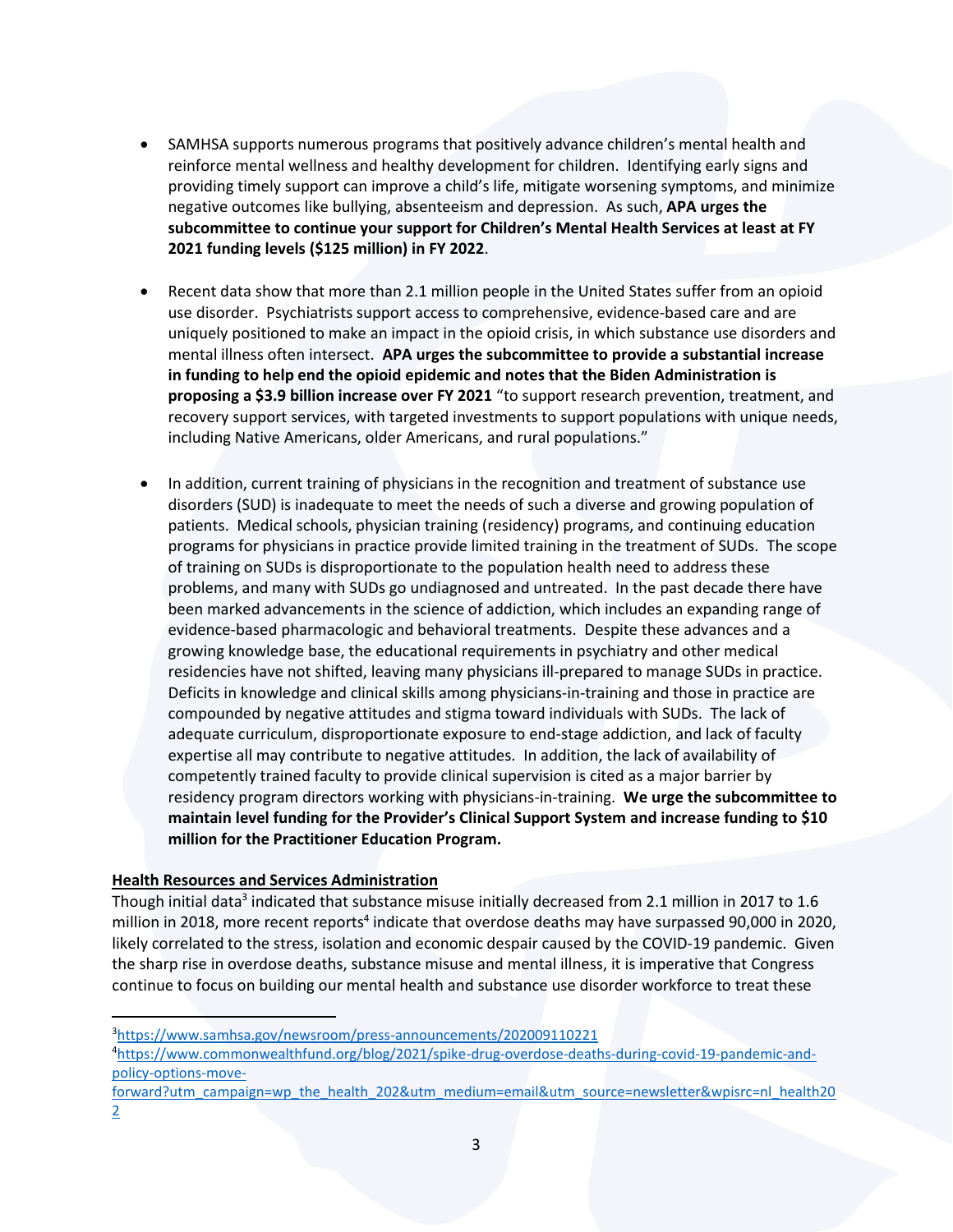patients. In 2020, the Association of American Medical Colleges forecasted<sup>5</sup> a physician shortage of between 54,100 and 139,000 physicians, including both primary and specialty care by 2033. Further, the same AAMC study<sup>6</sup> found that nearly one in five adults with mental illness were unable to obtain treatment for their mental health conditions because of barriers to access. **The APA strongly supports and asks Congress to prioritize the following workforce-building programs administered by the Health Resources and Services Administration (HRSA).**

- In 2018 Congress enacted the **Loan Repayment Program for Substance Use Disorder Treatment Workforce** as part of the SUPPORT for Patients and Communities Act, to address the severe shortage of physicians and other health care professionals who treat individuals living with addiction. **APA requests that the subcommittee fund the program at \$25 million for FY 2022**, and increase of \$9 million, to promote the expansion of the substance abuse treatment workforce by providing loan repayment for mental health professionals working in high-need communities or federally designated mental health professional shortage areas.
- In addition, **APA encourages the subcommittee to provide \$29.7 million (level funding) for the Mental and Substance Use Disorder Workforce Training Demonstration Program authorized in the 21st Century Cures Act**. The program awards grants to institutions to support training for medical residents and fellows in psychiatry and addiction medicine who are willing to provide substance use disorder treatment in underserved communities.
- Through the National Health Service Corps (NHSC) program, over 11.4 million patients at NHSCapproved health care sites in urban and rural areas have access to mental, dental and primary care services. The NHSC provides important funding to help ease the shortage and maldistribution of health professionals, while meeting the health care needs of underserved communities. Nonetheless, mental health professional shortage areas remain short by the 6,000 practitioners that they need. **APA urges the subcommittee to continue to fund these critical resources by appropriating level funding to NHSC in FY2022.**

# **National Institutes of Health**

As psychiatrists, and in coalitions with mental health professionals, we support the subcommittee continuing to make significant investments in the National Institutes of Health (NIH), including the three institutes that continue to lead in biomedical research and advancing treatment of mental health, substance use and alcohol abuse – the National Institute of Mental Health, National Institute on Drug Abuse, the National Institute on Alcohol Abuse and Alcoholism – as well as the National Institute on Minority Health and Health Disparities. **The APA thanks the Committee for your support for funding the National Institutes of Health and supports a \$3.1 billion increase for NIH in FY 2022**. And we fully support research into the neurologic, mental health and substance use-related effects of COVID-19.

# **Agency for Healthcare Research and Quality**

The Agency for Healthcare Research and Quality (AHRQ) functions as a reputable data-driven source of information. The agency serves a vital role in improving the quality, safety and efficiency of health care. For psychiatry, this is particularly important in providing patients, families and health professionals with comprehensive knowledge of current cost-effective treatments. Mental disorders are themselves associated with significant costs, and frequently co-occur with multiple medical conditions, leading to

<sup>5</sup> <https://www.aamc.org/news-insights/press-releases/new-aamc-report-confirms-growing-physician-shortage>

<sup>6</sup> <https://www.aamc.org/media/45976/download>